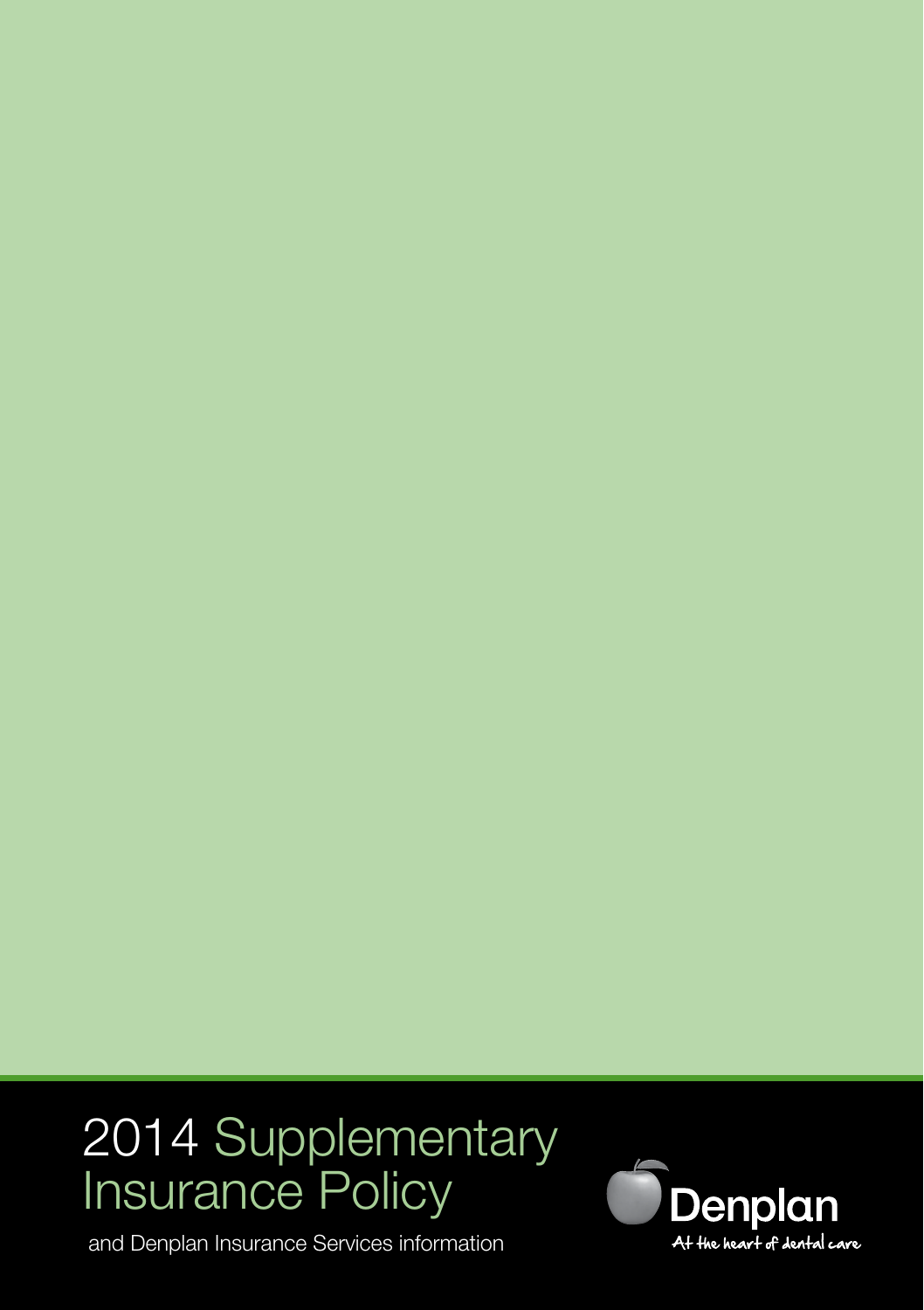# Terms and conditions

This Supplementary Insurance Policy meets the demands and needs of those who wish to ensure they have cover towards treatment costs arising from dental injuries and dental emergencies. This policy is a mandatory part of **your** plan contract. No recommendation has been made by Simplyhealth Access or Denplan Limited in connection with this policy.

This document should be read in conjunction with the payment schedule and any endorsement provided by us which together constitutes the full terms and conditions of this policy, which is for one year.

## 1 Definitions

The words, which appear in this policy in bold, have specific meanings, which are explained below:

appropriate mouth protection - a sports mouth guard.

commencement date - the cover start date as shown in the welcome letter or other notices issued by us.

contact sport - rugby, lacrosse, hockey, boxing, wrestling, ice hockey or any sport where it is common practice to wear mouth protection.

dental injury - an injury to the teeth or supporting structures (including damage to dentures whilst being worn) which is directly caused suddenly and unexpectedly by means of a direct external impact to the mouth.

dentist - in the United Kingdom, a dental surgeon who is currently registered with the General Dental Council and engaged in general dental practice.

dental practice - is the place in which the patient receives their regular clinical care.

domiciliary visit - a visit made for the purpose of providing emergency dental treatment at a location other than the dental practice where you are currently registered.

emergency dental treatment - temporary dental treatment

provided at the initial emergency appointment, urgently required for the relief of severe pain, inability to eat, arrest of haemorrhage, the control of acute infection or a condition which causes a severe threat to your general health.

implant - a titanium, root-shaped fixture designed to integrate with the bone, to replace the root of a tooth and support the replacement tooth or teeth.

mouth cancer - a malignant tumour, with its primary site being in the hard and soft palate, gland tissue (including accessory, salivary, lymph and other gland tissue) in the mucosal lining of the oral cavity but excluding the tonsils, which is characterised by the uncontrolled growth and spread of malignant cells and the invasion of tissue. This excludes non-invasive cancer in situ and HIV related tumours.

permanent dental treatment - definitive treatment that is clinically necessary to secure and maintain oral health.

policyholder - the person who has entered into this contract.

premium - the money due to us with regard to the provision of this policy.

temporary dental treatment - such care and treatment that is immediately and necessarily required to stabilise the oral condition pending further definitive treatment.

United Kingdom (UK) - England, Wales, Scotland, Northern Ireland, Isle of Man and the Channel Islands.

we, us, our - Denplan Limited, registered number 1981238.

year - 1st January to 31st December or the period of time between the commencement date and 31st December.

you, your - a person who has been accepted as eligible for cover and is insured under this policy.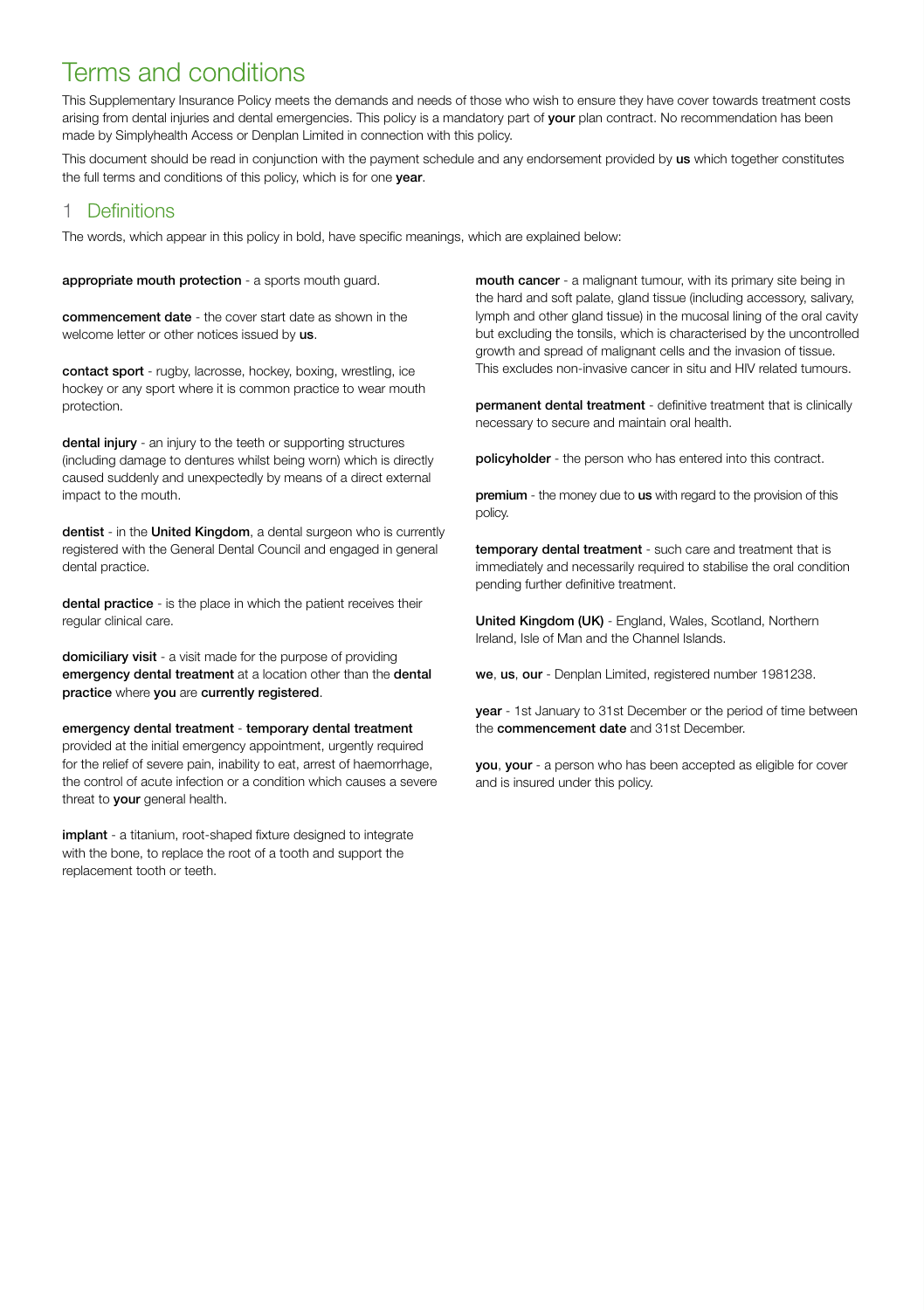# 2 Schedule of benefits

We will pay the benefits shown below provided that you and the policyholder comply with the terms and conditions of this policy:

#### Benefit A Emergency dental treatment in the UK

For the cost of emergency dental treatment within the UK when you are more than 40 miles away from your dental practice. We will pay up to the following specified limits for temporary dental treatment up to £400 per incident subject to a maximum of £800 per year. Any subsequent treatment required after the initial appointment is specifically excluded.

#### Benefit Limits

| 01              | Emergency examination/diagnosis and report to include all necessary smoothing, stoning,                                                                                                                                        | up to £45 per incident   |
|-----------------|--------------------------------------------------------------------------------------------------------------------------------------------------------------------------------------------------------------------------------|--------------------------|
| 02              |                                                                                                                                                                                                                                | up to £31 per incident   |
| 03              |                                                                                                                                                                                                                                | up to £67 per incident   |
|                 | 04a Root canal extirpation to include dressings and/or temporary fillings and necessary prescriptions                                                                                                                          | up to £90 for 1 canal    |
|                 |                                                                                                                                                                                                                                | up to £100 for 2 canals  |
|                 |                                                                                                                                                                                                                                | up to £135 for 3+ canals |
| 0 <sub>5</sub>  | Treatment of dental infection to include any necessary prescriptions manufactured in the manufactured of dental infection to include any necessary prescriptions                                                               | up to £32 per incident   |
|                 |                                                                                                                                                                                                                                | up to £40 for 1st tooth  |
|                 |                                                                                                                                                                                                                                | up to £22 add. tooth     |
| 07              |                                                                                                                                                                                                                                | up to £41 per item       |
| 08              | Recement bridge manufactured and contact the contract of the contract of the contract of the contract of the contract of the contract of the contract of the contract of the contract of the contract of the contract of the c | up to £51 per bridge     |
| 09              |                                                                                                                                                                                                                                |                          |
| 10a             |                                                                                                                                                                                                                                | up to £150 per bridge    |
| 10 <sub>b</sub> | Provision of temporary post and core manufactured contracts and core manufactured and core manufactured and core manufactured and core manufactured and core manufactured and core manufactured and core manufactured and core | up to £73 per tooth      |
| 11.             | Arrest of abnormal haemorrhage including aftercare and associated suture removal <i>manufallum</i> manufallum assets                                                                                                           | up to £50 per incident   |
| $12^{1}$        | Removal of sutures placed by another practitioner manufactured and announcement with the C30 per incident                                                                                                                      |                          |
| 13              | Repair/adjustment of orthodontic appliance<br>Adjustment to denture material contents and according a distribution of the content of denture                                                                                   | up to £57 per incident   |
| 14              |                                                                                                                                                                                                                                | up to £31 per incident   |
| 15              |                                                                                                                                                                                                                                | up to £51 per incident   |
| 16              | Any other temporary treatment not otherwise specified manufactured and content temporary treatment not otherwise specified                                                                                                     | up to £69 per incident   |

#### Benefit B Worldwide dental injury

For the costs of dental treatment received by you in connection with a dental injury which happens after the commencement date. We will pay up to the specified benefit limits 17-29 shown below for **permanent treatment** (including appropriate temporary coverage) up to a maximum of £10,000 per dental injury. If your own contracted dentist will not be providing this permanent treatment, please confirm in writing to us prior to the commencement of the treatment. Prior authorisation must be obtained from us if the treatment costs are likely to exceed £200. Benefit will only be payable for treatments in connection with dental injuries that commence within a period of six months of the date of the original incident and or notification of an intention to claim, and while this policy is in force. If this spans a renewal period we will treat the claim as a continuing claim and we will continue to cover your treatment after the renewal date. However, in no event will benefit be payable for treatment received more than 18 months after the date of the injury (six years for persons under 18 years).

We reserve the right to settle claims in accordance with the respective benefit limits only where, prior to the dental injury the teeth and supporting structures that are the subject of the claim were in a reasonable and stable oral condition, based on an assessment carried out by a dental practitioner appointed by us.

#### Benefit Limits

| 17 | Examination and report to include all necessary smoothing, polishing and vitality testing <i>macurities</i> up to £45 per incident                                                                                             |                          |
|----|--------------------------------------------------------------------------------------------------------------------------------------------------------------------------------------------------------------------------------|--------------------------|
| 18 | X-rays                                                                                                                                                                                                                         | up to £34 per incident   |
|    |                                                                                                                                                                                                                                | up to £410 per unit      |
|    | 19b Dentine bonded crown manufactured and contact the control of the control of the control of the control of the control of the control of the control of the control of the control of the control of the control of the con | up to £440 per unit      |
|    |                                                                                                                                                                                                                                | up to £430 per unit      |
|    | 20b Post/core construction measurements and all the control of the control of the construction of the construction                                                                                                             | up to £94 per tooth      |
|    |                                                                                                                                                                                                                                | up to £430 per retainer  |
|    |                                                                                                                                                                                                                                | up to £400 per pontic    |
|    |                                                                                                                                                                                                                                | up to £410 per unit      |
|    | 23a Zirconia Crown (11) 23a Zirconia Crown (11) 23a Zirconia Albert (11) 23a Zirconia Crown (11) 23a Zirconia Crown (11) 23a Zirconia 2010 121 2010 121 2010 121 2010 121 2010 121 2010 121 2010 121 2010 121 2010 121 2010 12 | up to £515 per unit      |
|    |                                                                                                                                                                                                                                | up to £515 per unit      |
|    | 24a Laboratory constructed adhesive bridge - retainer manufactured and resources and resources and resources                                                                                                                   | up to £235 per retainer  |
|    | 24b Laboratory constructed adhesive bridge - pontic manufactured construction constructed adhesive bridge - pontic                                                                                                             | up to £280 per pontic    |
| 25 | Laboratory constructed adhesive facing or veneer manufactured contain and constructed adhesive facing or veneer                                                                                                                | up to £370 per unit      |
|    |                                                                                                                                                                                                                                | up to £240 per incisor   |
|    |                                                                                                                                                                                                                                | up to £240 per canine    |
|    |                                                                                                                                                                                                                                | up to £255 per premolar  |
|    |                                                                                                                                                                                                                                | up to £385 per molar     |
|    |                                                                                                                                                                                                                                | up to £430 per denture   |
|    |                                                                                                                                                                                                                                | up to £640 per denture   |
|    |                                                                                                                                                                                                                                | up to £185 per incident  |
|    |                                                                                                                                                                                                                                | up to £150 up to 3 units |
|    |                                                                                                                                                                                                                                | up to £50 per unit       |
|    | 29 Emergency and other treatment following <b>dental injury</b> not otherwise specified                                                                                                                                        | up to £615 per incident  |

\*If there are issues with the supply of materials for porcelain jacket crowns, please ask your dentist to contact us for advice on how to proceed. Where treatment involves replacing a crown, bridge, veneer or denture, benefit will be paid according to the cost of a replacement of similar type and quality. Benefits 19-25 include all construction and fitting procedures, together with appropriate temporary coverage.

If you do not have Implant Upgrade Cover and implants are clinically required we will pay towards the cost of implants up to the value of the equivalent bridgework within the specified benefit limits.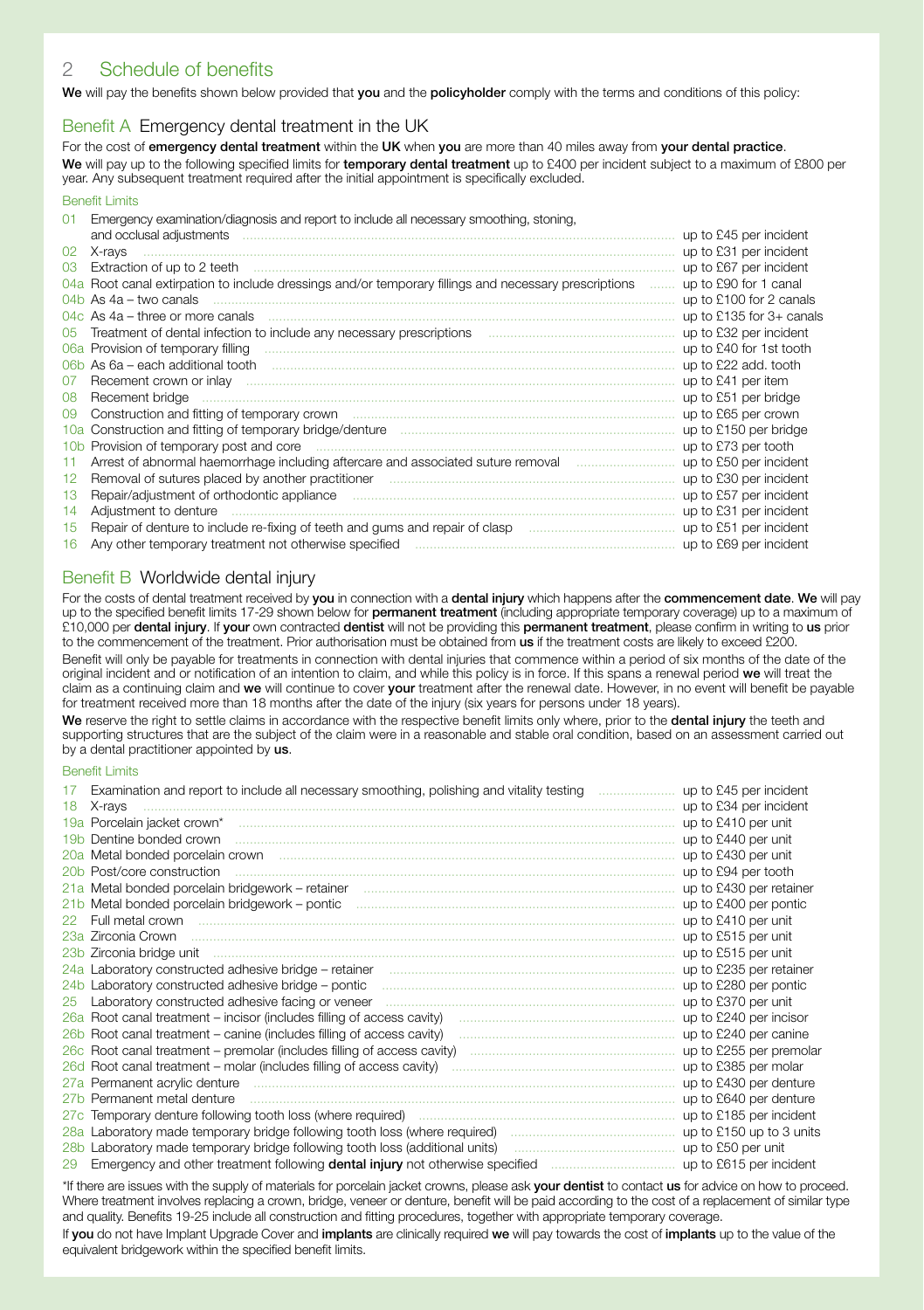#### Benefit C Consultation for dental emergency or dental injury

The fees below will be payable when a dentist re-opens their practice to provide emergency dental treatment or for a dental injury in the UK within the following specified times.

Please note that you will be responsible for the first £20 of each and every call-out claim under this benefit, which is payable to the dentist at the time of the emergency appointment. E.g. The maximum that we will pay for an out of hours consultation on Christmas day is £180.

|                                                                                                                                       | up to £125 per incident |  |  |  |
|---------------------------------------------------------------------------------------------------------------------------------------|-------------------------|--|--|--|
| 30b Weekends and National Bank Holidays: 6am - 10pm                                                                                   | up to £175 per incident |  |  |  |
|                                                                                                                                       | up to £200 per incident |  |  |  |
| 30d Christmas Dav                                                                                                                     | up to £200 per incident |  |  |  |
| 30e Boxing Day                                                                                                                        | up to £200 per incident |  |  |  |
| 30f New Year's Eve after 6pm                                                                                                          | up to £200 per incident |  |  |  |
|                                                                                                                                       | up to £200 per incident |  |  |  |
| 30h Domiciliary visits up to two per year, payable within a practice's normal working hours (where available) up to £120 per incident |                         |  |  |  |
| 31a Telephone consultation (where no attendance follows):                                                                             |                         |  |  |  |
| 6am – 8am and 6pm – 10pm weekdays, 6am – 10pm weekends and bank holidays                                                              | up to £30 per incident  |  |  |  |
| 31b Telephone consultation (where no attendance follows): 10pm - 6am                                                                  | up to £50 per incident  |  |  |  |

#### Benefit D Hospital cash benefit

Hospital cash for dental care and treatment.

If you are admitted overnight as an in-patient to a licensed medical or surgical hospital for dental treatment under the care of a consultant specialising in dental or maxillofacial surgery, the following will be paid per night, for up to a maximum of one year.

#### Benefit Limits

Benefit Limits

32 Hospital Cash Benefit .......................................................................................................................... up to £62 per night

#### Benefit E Overseas temporary emergency dental treatment

Denplan does not have member dentists overseas, and you may therefore see any dentist of your choice. If you require assistance in finding a **dentist, we** recommend that you discuss your needs with your hotel concierge, tour operator representative or any family, friends or colleagues that you know in the area.

If, while overseas, you require temporary emergency dental treatment or you require emergency permanent dental treatment that has been pre-authorised by us, benefit will be paid up to the limits specified below.

#### Benefit Limits

| 33a Overseas temporary emergency dental treatment (including prescription charges) and pre-authorised emergency permanent |                     |
|---------------------------------------------------------------------------------------------------------------------------|---------------------|
| dental treatment up to £450 per incident                                                                                  | up to £900 per year |
| 33b Overseas telephone costs to the 24-Hour Worldwide Dental Emergency Helpline                                           | up to £17 per call  |

#### Benefit F Mouth cancer cover

This benefit covers you for treatment charges up to £12,000 for treatment of mouth cancer.

#### Conditions:

- The benefits will be paid only for treatment received within 18 calendar months of the date of diagnosis on a live policy
- Benefits will be paid for one course of treatment only, in connection with a specific occurrence of **mouth cancer**. No further benefits are payable in the event of a reoccurrence of this same cancer, either at the same site or at a different location
- Benefit will be paid only for treatment given by a consultant who is recognised as a specialist in cancer treatment by the NHS or the States of Guernsey and Jersey, or treatment provided by another medical practitioner under referral from a consultant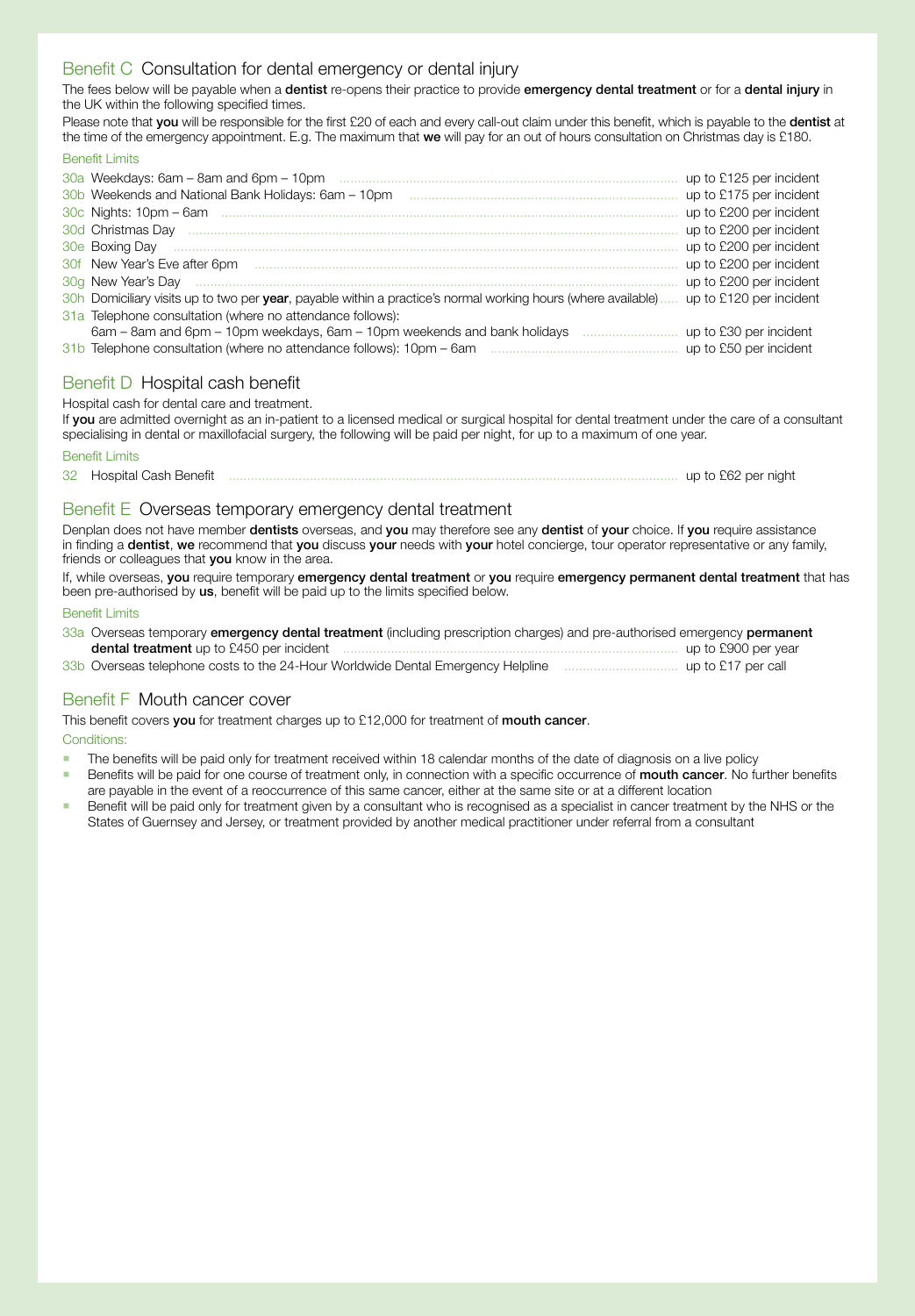# 3 **Fligibility**

You can only be covered under the terms and conditions of this policy, from the **commencement date**, if you and the policyholder are resident in the UK for at least 180 days from 1st January to 31st December. You must also have an existing Denplan Care, Denplan Essentials, Plans for Children or Membership Plan Contract.

The insurance cover under this policy will end at the earliest of the following:

- i. If we do not receive the full premium on the due date; or
- ii. The expiry of the year.

#### 4 Exclusions

This policy does not provide cover for:

#### Benefit A Emergency dental treatment in the UK

- i. Emergency dental treatment in the UK carried out by your own dentist, a dentist acting on behalf of your dental practice or a dental practice within 40 miles of your registered dentist.
- Permanent dental treatment unless pre-authorised by us.

#### Benefit B Worldwide dental injury

- Injury caused by the consumption of food (including foreign bodies contained within the food).
- ii. Treatment following dental injury more than 18 months after the date of the injury to which the treatment relates (six years for persons under 18 years).
- iii. Damage caused by tooth brushing or other oral hygiene procedures.
- iv. Implants and all costs associated with the preparation and fitting of such a device unless registered for Implant Upgrade Cover as shown in the payment schedule.
- Dental injury caused whilst participating in any form of contact sport (including training) unless appropriate mouth protection is worn.
- Loss of, or damage to dentures, other than whilst being worn.
- vii. Normal wear and tear.

#### Benefit E Overseas temporary emergency dental treatment

i. Permanent dental treatment unless pre-authorised by us.

#### Benefit F Mouth cancer cover

- Mouth cancer diagnosed before or within 90 days of your commencement date or for which tests or consultation began within those 90 days, even if the diagnosis is not made until later.
- ii. Charges for consultations or tests for non-invasive tumours under the **mouth cancer** cover benefit.
- iii. Mouth cancer which is related in any way to HIV infection or AIDS.
- iv. Mouth cancer resulting from the chewing of tobacco products or betel nut, or from prolonged alcohol abuse.
- Mouth cancer which is found in the tonsils.

#### General

- Any dental treatment which was prescribed, planned, diagnosed as necessary or is currently taking place at the commencement date.
- ii. Cosmetic treatment, or any dental treatment not clinically necessary for the establishment or maintenance of oral health.
- iii. Reimbursement for travelling expenses or telephone calls (unless to the 24-Hour Worldwide Dental Emergency Helpline from overseas).
- iv. Specialist treatment, meaning any form of dental care or treatment beyond the scope of the average competent dental practitioner, unless as a result of a dental injury.
- v. Treatment, care or repair to teeth, gums, mouth or tongue in connection with 'mouth jewellery'.
- vi. Self-inflicted injury.
- vii. Mouth guards, gum shields or any dental appliances unless in conjunction with a dental injury.
- viii. Teeth and supporting structures that were not in a reasonable and stable oral condition prior to the **dental injury**.
- ix. Missed appointment fees.
- Dental injury resulting from the administering of required general anaesthesia as part of an elective/planned surgical procedure.

#### 5 Claims general

When determining claims we act on behalf of the underwriter. Simplyhealth Access. We have the delegated authority to do so, and in this instance are not acting as your intermediary, but as the agent of Simplyhealth Access.

i. (a) Claims will only be accepted if received by us on an official Denplan claim form signed by you and the dentist. Incomplete claim forms will be returned and may cause a delay in your claim being assessed. Claim forms must be completed at your own expense and should be received by us within 60 days of the completion of your dental treatment, if reasonably possible.

(b) Your claim must be supported by proof of treatment, detailing the dates and costs of each individual treatment. The proof must be on a receipt or an official document issued by the treating dental surgery. Where a receipt or an official document is unobtainable the treating dental surgery must sign and stamp the completed claim form.

(c) Please note that it may be necessary to provide relevant x-rays and/or your dental records in support of a dental injury claim.

(d) We may require you to be examined by a dentist or other medical specialist (at our expense) in relation to your claim. In choosing a relevant dentist or specialist we will take into account your personal circumstances. You must co-operate with any **dentist** or specialist chosen by us or we may not pay your claim.

No benefit will be payable if we have not received proof of all facts relevant to **vour** claim. This shall include but not be limited to:

(a) proof of your eligibility for cover on the date of treatment;

(b) proof of the dental treatment, this may be by way of a medical report (at **your** own expense);

(c) claims under the worldwide dental injury benefit, details pertaining to the circumstances of the injury you have experienced.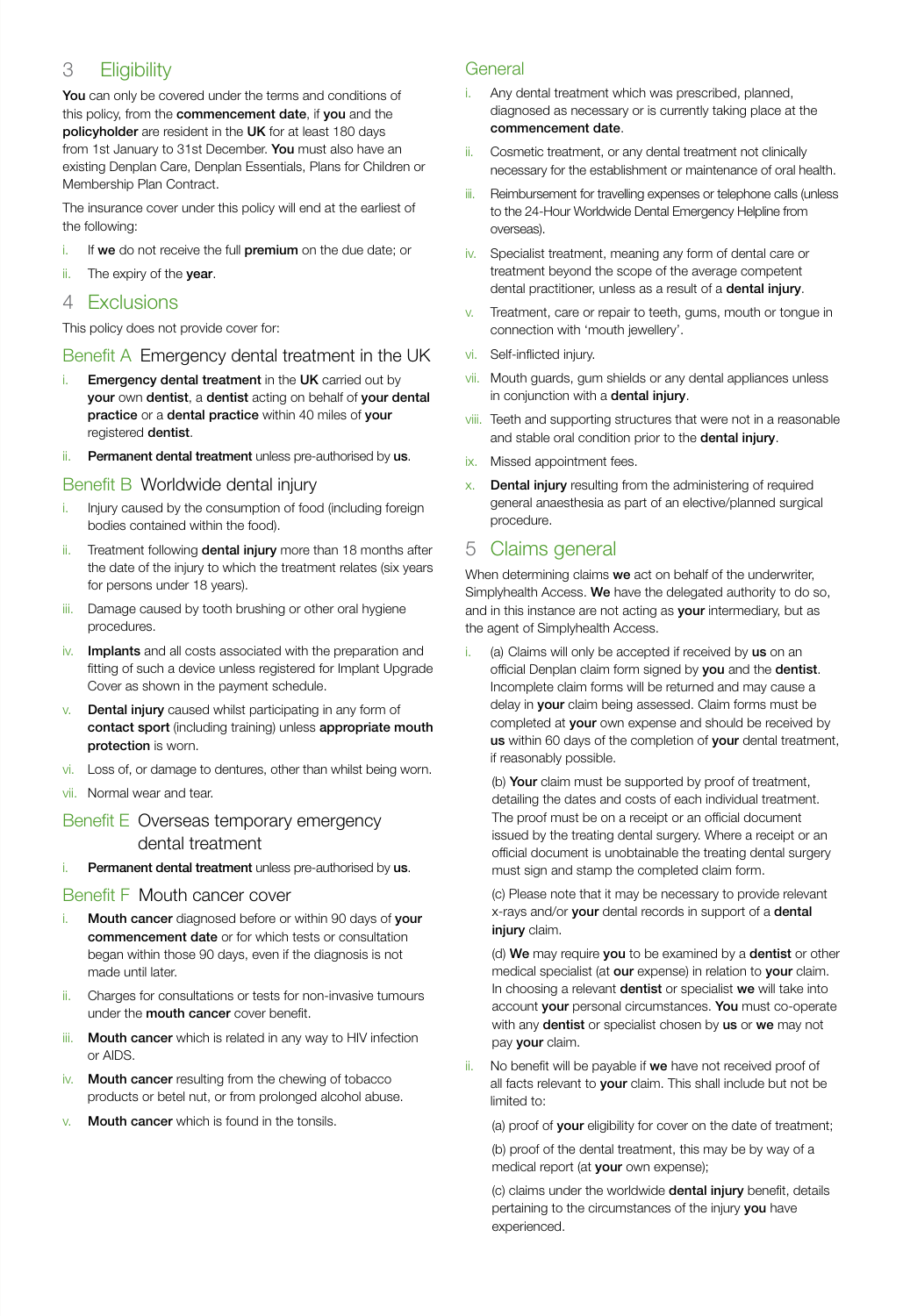- iii. In all cases we reserve the right to recover any costs incurred as a result of a third party's involvement. In addition, if you have another dental insurance policy we reserve the right to pay an appropriate apportionment of the claim.
- iv. If the treatment is received overseas then we will pay benefits in pounds sterling. This means we will need to convert the expenditure into sterling using FX Converter at www.oanda. com. The exchange rate will be calculated at the rate in force on the date of the receipt.
- v. We reserve the right to disclose claim information to your registered **dentist**.
- vi. Claims settlement will be made payable to the named payee as indicated on the completed claim form.
- vii. You must tell us if you are able to claim any of the costs from another insurance policy or other third party. If another insurance policy is involved we will only pay our proper share.
- viii. Any benefits we pay for dental treatment to which you are not strictly entitled under the terms of this policy shall count towards your annual maximum benefits available under the policy, but we shall not, by making any such payment, be liable to pay any future benefits in respect of such dental treatment.

## 6 Cancellation

Should the **policyholder** wish to cancel this policy, the policyholder can do so by informing us directly via telephone, or sending a letter, fax or email.

Cancellation of this Supplementary Insurance policy will also cancel the plan contract you have with your dentist and your Denplan Insurance Services. Cancellation of your plan contract with **vour dentist** will automatically cancel **your** Supplementary Insurance policy and your Denplan Insurance Services will also be cancelled.

#### Cooling off period

The **policyholder** has a 14 day cooling off period if they have purchased the policy for themselves and/or their family, or are providing an employee benefit. This period begins on the day this contract is agreed, or the day the policyholder receives the policy terms and conditions if this is later, and will also apply from each renewal date.

If the **policyholder** does not cancel the policy during the cooling off period, the policy will continue on the terms described in the policy document for the remainder of the policy year.

#### Ending the contract mid term

Should the **policyholder** wish to cancel this contract during its term, they may do so by giving us not less than 21 days notice, for the policy to end on the last day of that month.

We may also end this contract by giving the **policyholder** 30 days written notice for the policy to end on the last day of that month.

#### 7 General

- This contract between the **policyholder** and us is made up of these terms and conditions, the payment schedule and any endorsement provided by us.
- ii. Non payment of premium will result in us suspending your benefits, and taking all necessary action to recover monies outstanding.The policyholder and we are free to choose the law that applies to this policy. In the absence of an agreement to the contrary, the law of England and Wales will apply.
- iii. The policy is written in English and all other information and communications to the policyholder relating to the policy will also be in English.
- iv. If the premium is paid directly to us, we will write to the policyholder prior to the end of any policy year to let them know that we wish to renew the policy and on what terms. If we do not hear from the policyholder in response, then we may at our option assume that the policyholder wishes to renew the policy on those new terms. Where the **premium** is paid by Direct Debit or other payment methods, we may continue to collect **premiums** by such method for the new policy year. Please note that if we do not receive the premium, this may affect your cover. We reserve the right to refuse renewal of the policy.
- If you (or anyone acting on your behalf) make a claim under your policy or obtain cover knowing it to be false or fraudulent, we can refuse to pay your claim and may declare the policy void, as if it never existed. If we have already paid your claim we can recover those sums from you. Where we have paid a claim later found to be fraudulent, (whether in whole, or in part), we will be able to recover those sums from you and/or take the appropriate legal action against vou.
- vi. The monthly premium will normally be altered on 1st January in any year and any other times in exceptional circumstances. Should the premium change, the policyholder will be given at least 30 days written notice (correspondence sent to the last known address by ordinary post will be treated as adequate notice).
- vii. We will accept payment by monthly Direct Debit or annually by cheque, debit/credit card or Direct Debit. Payments will be collected on or around the first working day of the month as specified in the payment schedule within the welcome pack. Following a variation in discount available, the Direct Debit will be changed at the next available collection date. Where notice is given of an increase in the monthly premium, the Direct Debit will be changed at the end of the notice period, unless in the meantime the policyholder ends the contract.
- viii. All policyholders must provide an up-to-date mailing address.
- ix. We and other service providers will not provide cover or pay claims under this policy if doing so would expose us or the service provider to a breach of international economic sanctions, laws or regulations, including but not limited to those provided for by the European Union, United Kingdom, United States of America or under a United Nations resolution. If a potential breach is discovered, where possible we will advise you in writing as soon as we can.

#### How is my personal data protected?

Please ensure that you show the following information to others covered under your policy, or make them aware of its contents.

We will deal with all personal information supplied in the strictest confidence, as required by the Data Protection Act 1998. We may send personal and sensitive personal information in confidence for processing by people who provide a service to us and to Simplyhealth Access as the underwriter on the understanding that they will keep the information confidential and in accordance with the Data Protection Act 1998.

We will hold and use information about you and any family members covered by your policy, supplied by you or any family members and to provide the services set out under the terms of this policy, administer your policy and develop customer relationships and services.

In certain circumstances we may ask medical service providers (or others) to supply us with further information. When you give us information about family members we will take this as confirmation that you have their consent to do so. As the policyholder is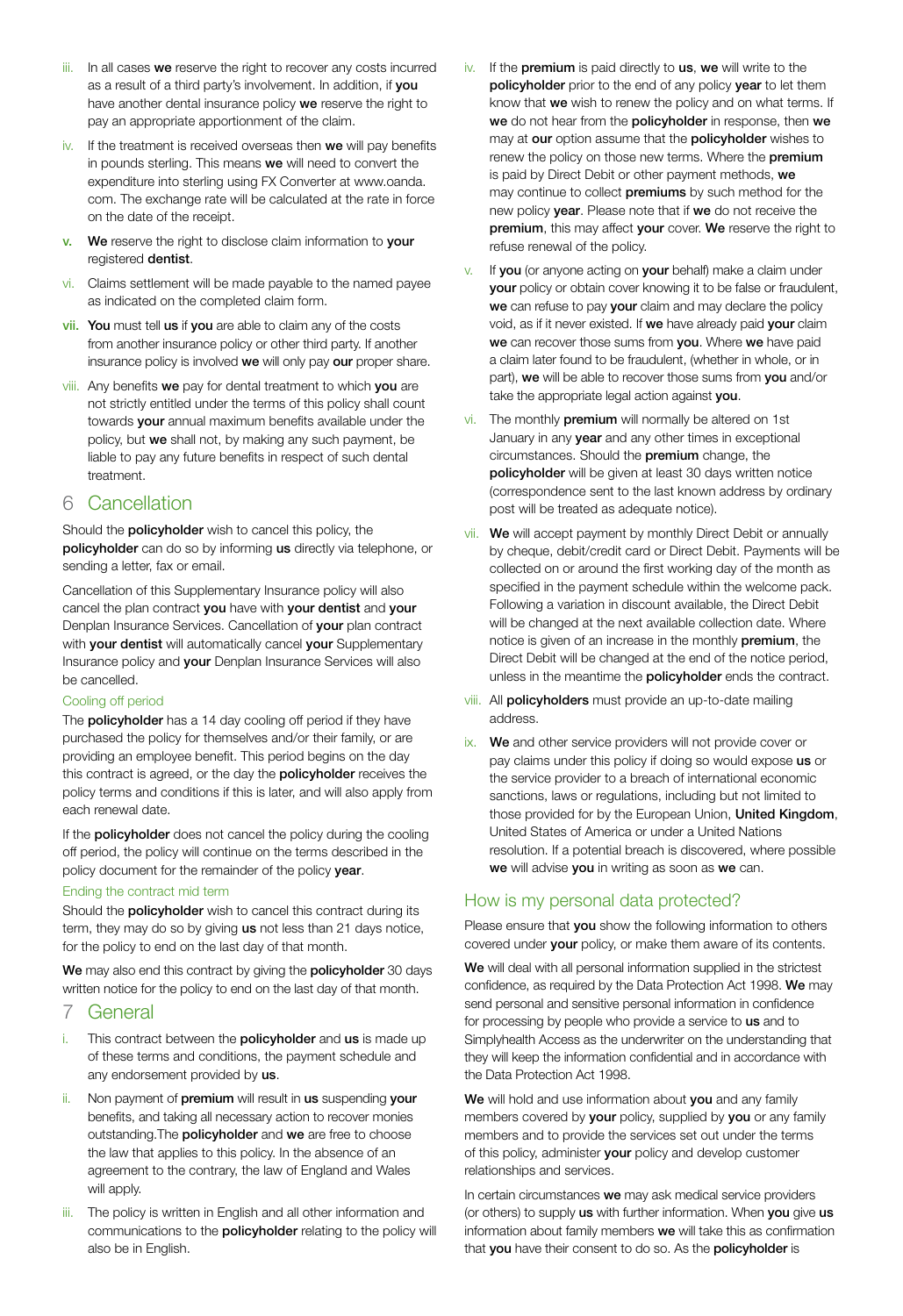acting on behalf of any family member covered by this policy, we will send all correspondence about the policy, including any claims correspondence, to the **policyholder** unless advised to do otherwise.

We are required by law, in certain circumstances, to disclose information to law enforcement agencies about suspicions of fraudulent claims and other crime. We will disclose information to third parties including other insurers for the purposes of prevention or investigation of crime including reasonable suspicion about fraud or otherwise improper claims.

If you have agreed, we may contact you by post, telephone or electronically with details of our other products and services and those of our carefully selected partners. We may also share some of your details with other companies in the Simplyhealth group and with our carefully selected partners to enable them to contact you with details of their products and services. If you change your mind please contact us on 0800 401 402 otherwise we will assume that, for the time being, you are happy to be contacted in this way.

#### What regulatory protection do I have?

Denplan Limited is an appointed representative of Simplyhealth Access, which is authorised by the Prudential Regulation Authority and regulated by the Financial Conduct Authority (FCA) and Prudential Regulation Authority (PRA).

Financial services in the UK are regulated by both the PRA and FCA. Both regulators are committed to securing the appropriate degree of protection for consumers and promoting public understanding of the financial system. The PRA and FCA have set out rules which regulate the sale and administration of general insurance which Simplyhealth Access and Denplan Limited must follow when dealing with you. Simplyhealth Access' Financial Services Register number is 202183. You can check this on

the Financial Services Register by visiting the Financial Conduct Authority's website http://www.fsa.gov.uk/register/home.do or by contacting the Financial Conduct Authority on 0800 111 6768.

#### The Financial Services Compensation Scheme (FSCS)

In the unlikely event that Simplyhealth Access becomes insolvent and is unable to pay the benefits under **vour** scheme, **vou** may be entitled to claim compensation from the Financial Services Compensation Scheme (the FSCS). You will need to meet specific FSCS criteria depending on **your** particular circumstances. Further information about the operation of the scheme is available on the FSCS website: www.fscs.org.uk. To find out whether you would be eligible to claim under the scheme you should contact the FSCS (0800 678 1100).

#### Denplan Insurance Services

We act on the policyholder's/your behalf in making arrangements for the provision of Supplementary Insurance. In doing so, we will assist you and/or the policyholder with any enquiries regarding your eligibility for insurance cover, any general enquiries regarding this insurance and provides a 24-Hour Worldwide Dental Emergency Helpline.

## 8 Implant Upgrade Cover

This section is only applicable to you if the policyholder has registered for Implant Upgrade Cover to be added to this Supplementary Insurance policy.

The terms and conditions in this section show **vour** benefit for dental implant treatment costs necessary as a direct result of a dental injury.

This is an upgrade product providing extra dental injury benefit, additional to your existing Denplan Supplementary Insurance.

This section provides the additional terms and conditions of Implant Upgrade Cover.

Should there be any discrepancy between the contents of this section and the other sections within the Denplan Supplementary Insurance Policy Document, the following replaces it.

i. Schedule of Benefits

In addition to the benefits shown in Section 2 'Schedule of Benefits' the following applies:

#### Benefit B Worldwide dental injury Limits of Cover

If you sustain a dental injury, benefit will be paid for the actual cost of treatment described below up to the limits specified.

Before submitting your claim in connection with Benefit B, please note the following conditions:

Should *implants* be clinically required, we will pay for an implant fixture to replace an existing tooth root or existing implant up to the specified limits.

34. Provision of an implant (including temporary coverage) up to £2,100 per fixture. Maximum of £20,000 per incident.

35. Implant complementary procedures (Bone augmentation, CT Scan) up to £600 per incident.

ii. Exclusions

In addition to the exclusions shown in Section 4 'Exclusions' the policy does not provide cover for:

- a. implant placement where the dental injury occurred within 28 days of the commencement date of the Implant Upgrade Cover.
- b. placement of an *implant* into a pre-existing edentulous space or where a dentist/specialist dentist deems it not clinically appropriate, or replacement following the failure of an implant to integrate.
- c. any implant treatment which was prescribed, planned or is currently taking place at the commencement date of the Implant Upgrade Cover.
- iii. General

Of the total monthly payment for each person insured, the cost of this Implant Upgrade Cover provided by Simplyhealth Access is £1.99 which includes Insurance Premium Tax at the prevailing rate (excluding residents of the Channel Islands and Isle of Man).